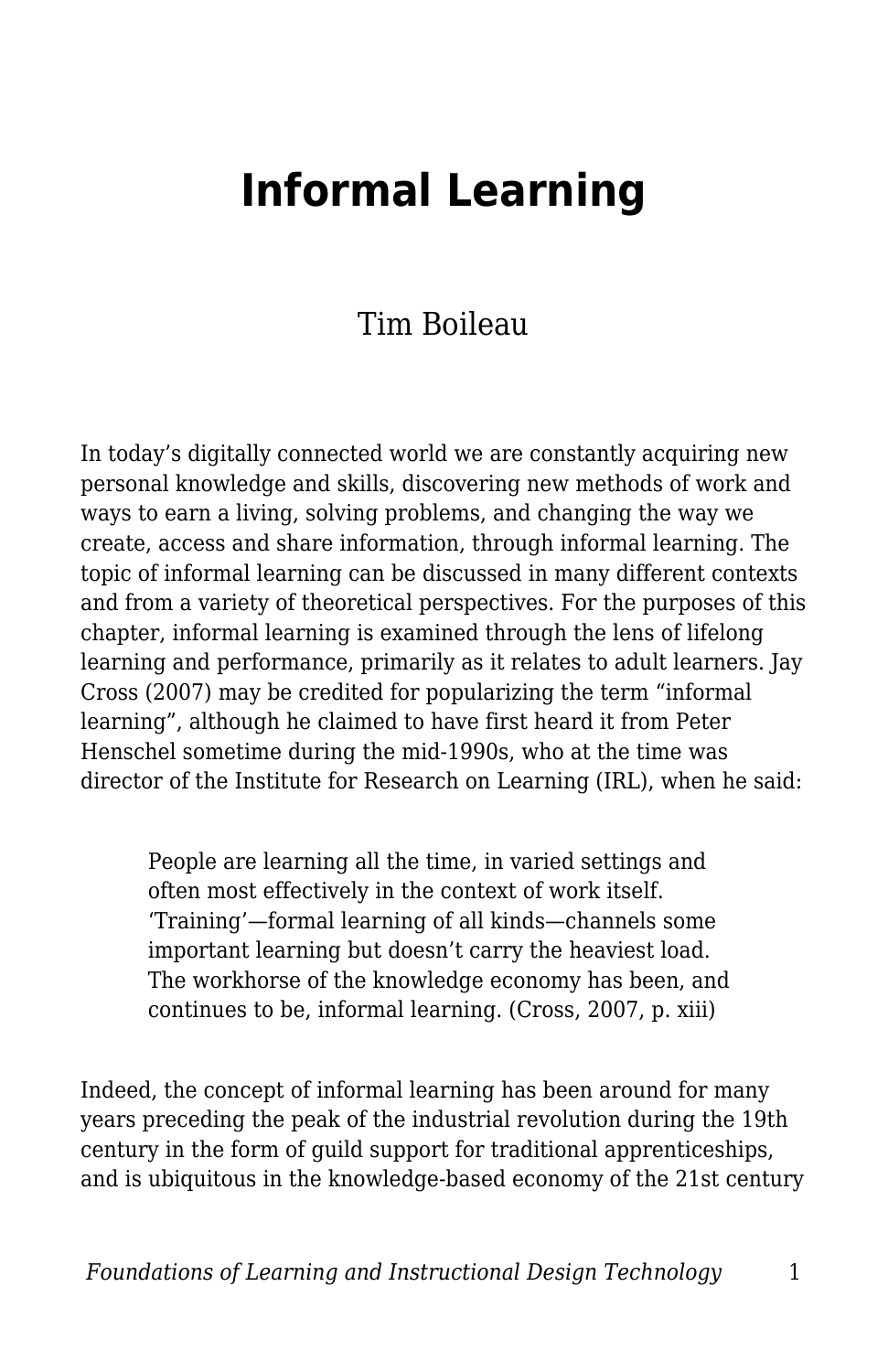in the form of cognitive apprenticeship (Collins & Kapur, 2014).

From a performance perspective, informal learning occurs through self-initiated activity undertaken by people in a work setting, resulting in the creation of new skills and knowledge, in the completion of a job or task (Boileau, 2011). In other words, informal learning is situated in meaningful experiences that are built on top of prior experiences and pre-existing knowledge constructs, thereby facilitating the development of new tacit and explicit knowledge. This is different from formal learning where the emphasis is on transfer of explicit knowledge from instructor to learner, typically associated with a separation of time and space between the formal learning event and application of the knowledge or skill. In this scenario, additional performance support is often needed in order to close the gap between existing knowledge and skills, and expected performance. According to Boileau (2011, p. 13), "Humans learn when they perceive a need to know, and evidence of learning is in their ability to do something they could not do before."

In this chapter, I explore the nuances of informal learning to better understand its unique role in lifelong learning and performance. The remainder of this chapter is organized in the following sections:

- Definition of Informal vs. Formal Learning
- Informal Learning Trends and Issues
- Informal Learning and Culture

## **Definition of Informal vs. Formal Learning**

A review of the literature on the definition of informal vs. formal learning shows that much ambiguity exists, leading to contradiction and disagreement among scholars (Czerkawski, 2016). As I will argue in this section, informal and formal learning can be shown to coexist at opposite ends of a continuum, with most learning occurring somewhere in between as opposed to an absolute definition for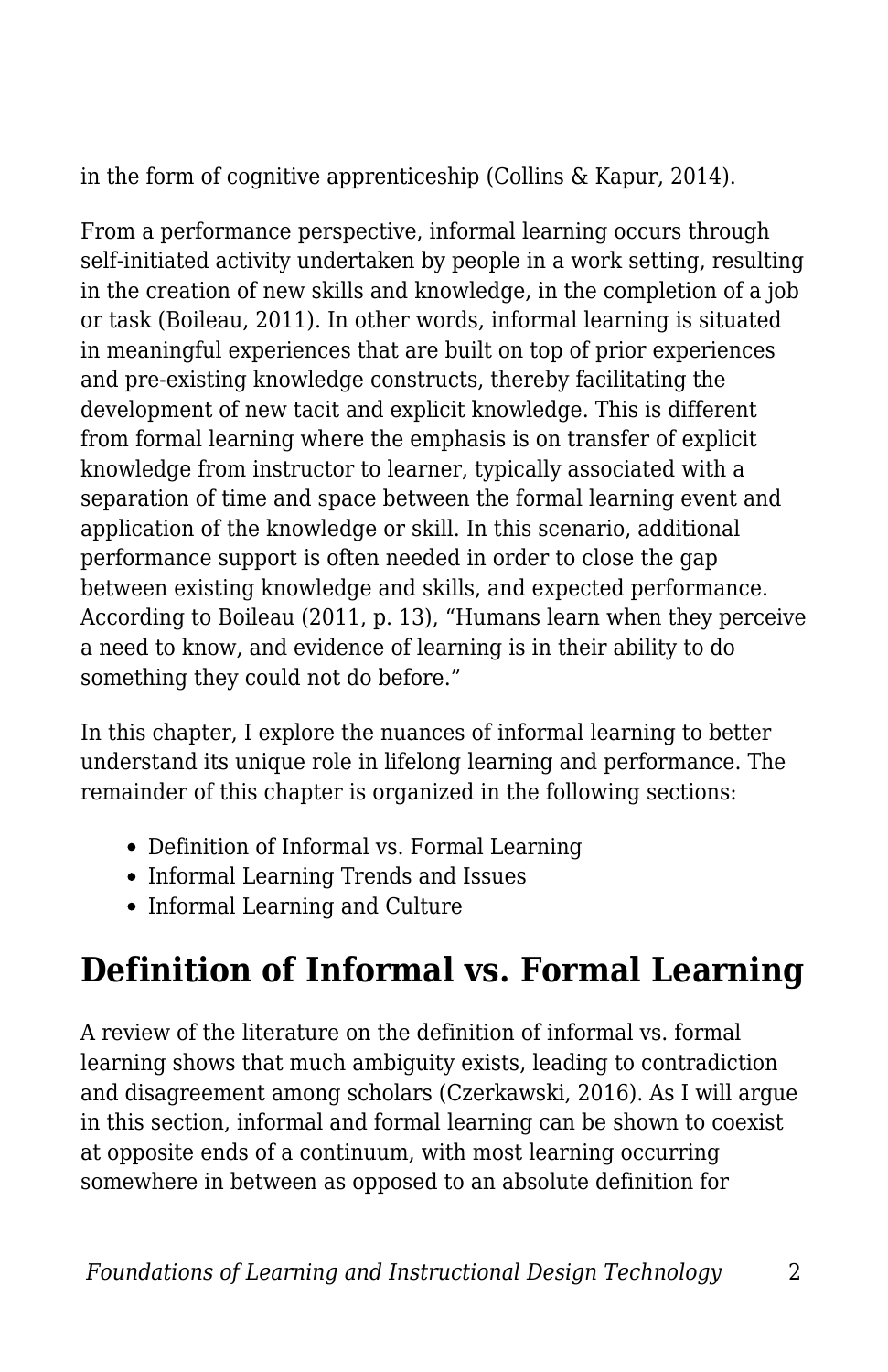informal learning. Let us begin with the definition of learning provided by Driscoll (2005, p. 9) "as a persisting change in human performance or performance potential," adding that the change "must come about as a result of the learner's experience and interaction with the world." Note that the first part of this definition emphasizes outcomes of the learning experience in terms of purposeful and intentional change occurring within the learner as a consequence of the learning experience provided via the learning setting. The second part recognizes that learning is inherently social and that authentic learning is achieved only through interaction with the world. This premise is reflected in the "Seven Principles of Learning" provided by Peter Henschel of the Institute for Research on Learning, at TechLearn 1999 (Henschel, 2001):

- Learning is fundamentally social.
- Knowledge is integrated in the life of communities.
- Learning is an act of participation.
- Knowing depends on engagement in practice.
- Engagement is inseparable from empowerment.
- Failure to Learn is often the result of exclusion from participation.
- We are all lifelong learners.

Learning may also be described using different classifications linked to the setting or circumstances in which the learning is most likely to occur, such as formal, non-formal, and informal learning. Taking a brief look at this typology, formal learning implies learning settings provided by educational institutions where the primary mission is the construction of new knowledge. Non-formal learning settings may be found in organizations and businesses within the community where the primary mission is not necessarily educational. However, formal learning activities are present such as in the delivery of specialized training that is linked to achieving the goals of the organization (Coombs, Prosser, & Ahmed, 1973). Informal learning, on the other hand, refers to embedded learning activities that are linked to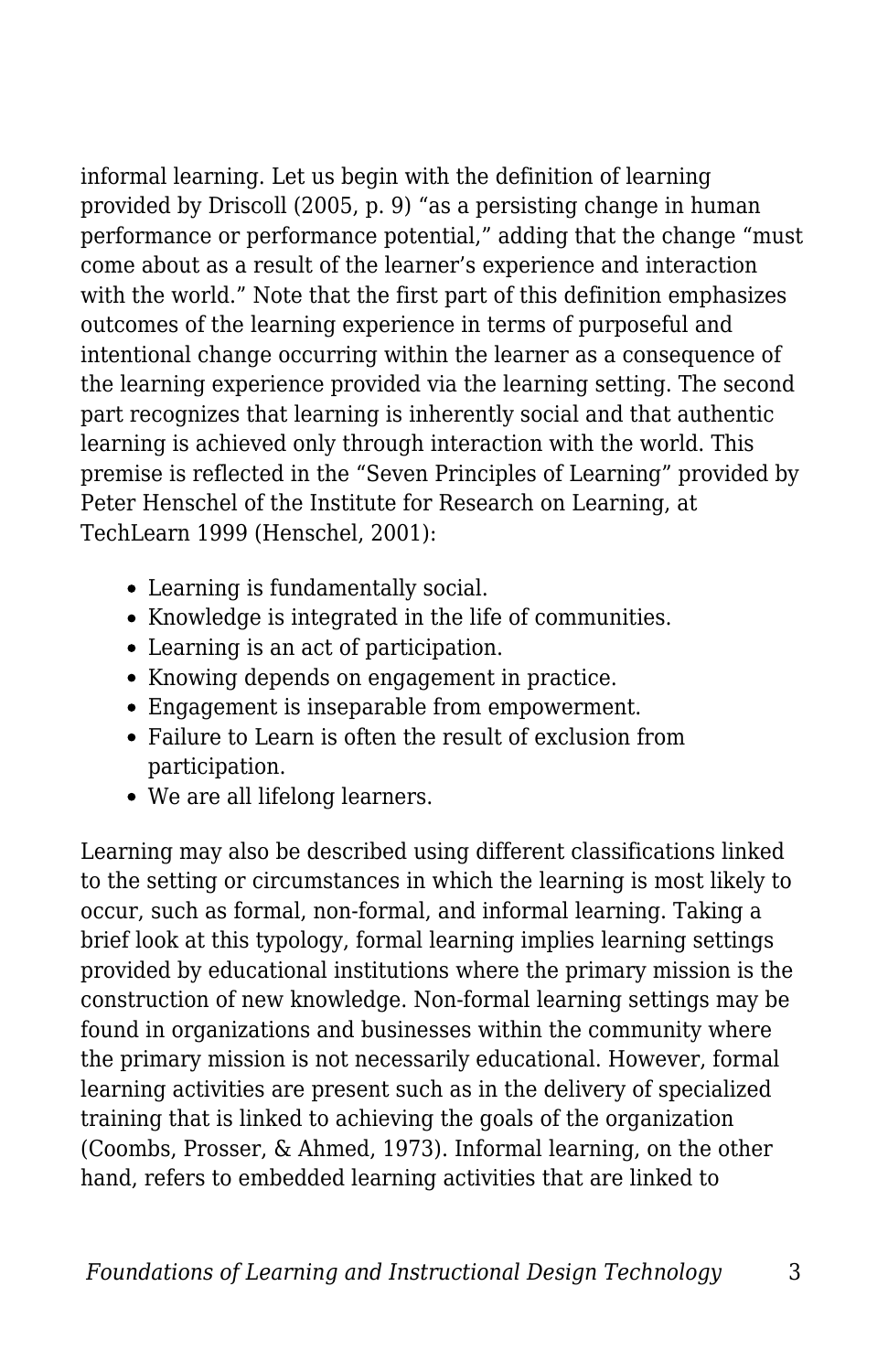performance, in the setting of one's everyday life. Within each category, there are identifiable subcategories representing different learning taxonomies. Merriam and Bierema (2014) identified four subtypes of learning specific to informal learning, which can be summarized as:

- Self-directed learning learner-initiated and -guided learning activity including goal setting, resource identification, strategy selection, and evaluation of outcomes.
- Incidental learning an accidental by-product of another learning activity that occurs outside of the learner's direct stream of consciousness as an unplanned or unintended consequence of doing something else.
- Tacit learning the most subtle form of informal learning, which occurs at the subconscious level based on intuition. personal experience, or emotion that is unique to the individual learner.
- Integrative learning integration of non-conscious tacit knowledge with conscious learning activities providing creative insight through non-linear implicit processing.

In the training industry, informal learning is often discussed in the context of the "70:20:10 Rule" (please see Association for Talent Development (ATD) at [www.td.org \[http://www.td.org/\]](http://www.td.org/) and do a search on 70:20:10). Generally speaking, this suggests that: 70% of learning occurs through informal or on-the-job learning; 20% through mentoring and other specialized developmental relationships; and the remaining 10% through formal learning including course work and associated reading.

There are two important takeaways from the assertion of the so-called 70:20:10 Rule, as it relates to workplace learning. First, there is a growing body of research providing insight into just how widespread and embedded informal learning is in the lives of adult learners, with estimates of as high as 70-90% of all learning over the course of a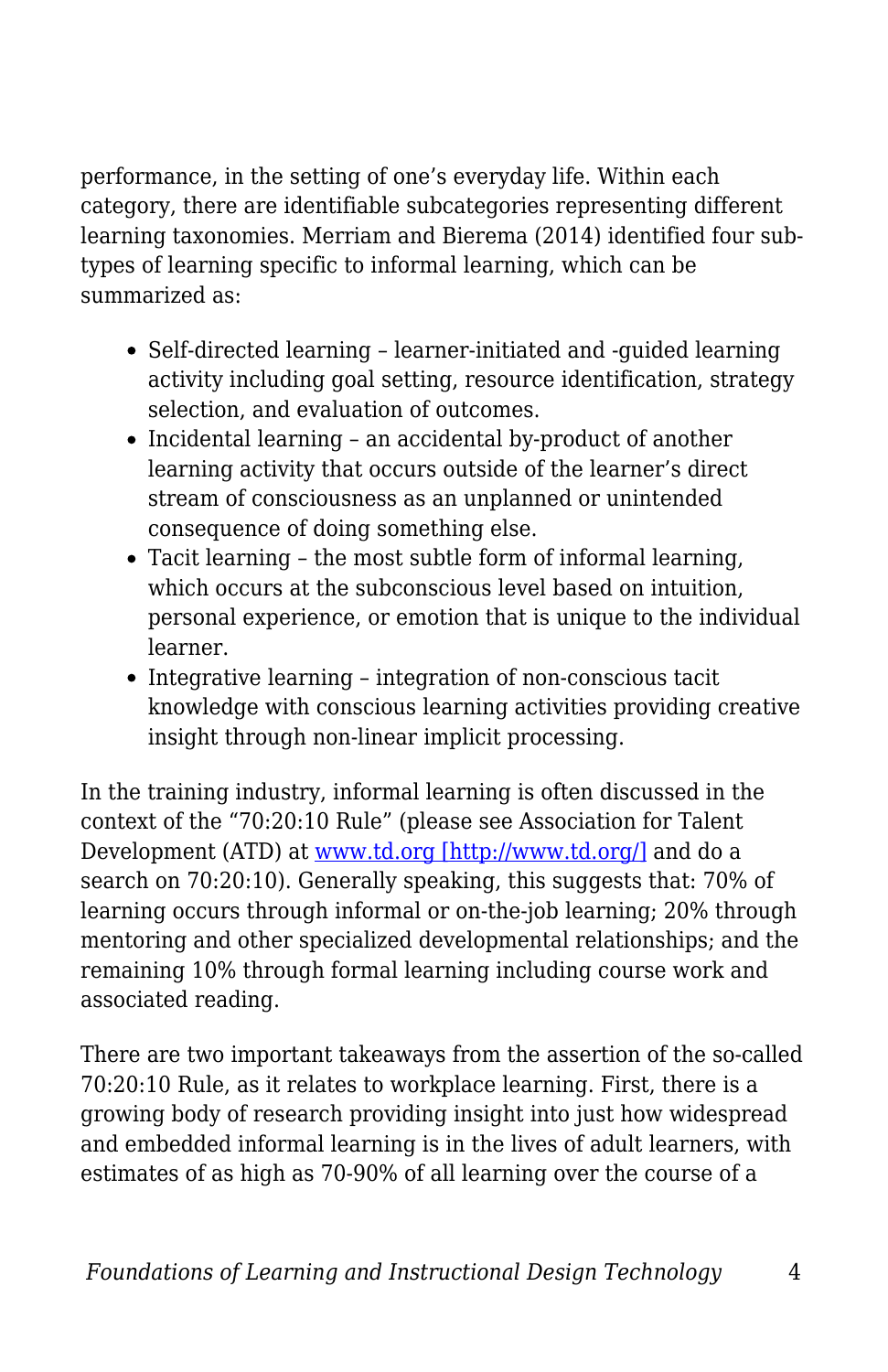lifetime, occurring via informal learning activity (Merriam & Bierema, 2014). Specific to learning about science, Falk and Dierking (2010) placed the estimate even higher, with as much as 95% of all science learning occurring outside of school, given the richness, availability, and increased access to "free-choice" (i.e., informal) digital learning resources. Based on this premise, Falk and Dierking (2010) contended that a policy of increased investment in informal learning resources would provide a cost-effective way to increase public understanding of science. The second takeaway is the recognition that formal and informal learning occurs along a continuum—comprised of both formal and informal learning activities, depending on the type of learning and level of mastery required, as well as the characteristics and prior experience of the learner—as opposed to dichotomous categories of formal vs. informal learning (Sawchuk, 2008).

In the following illustration, Cross (2007) presented what he referred to as the spending/outcome paradox of learning. The suggested paradox is that while formal learning represents 80% of an organization's training budget, it provides a mere 20% return on learning in terms of performance outcomes. Conversely, informal learning on average represents 20% of training resources, yet delivers 80% of the learning occurring within the organization, measured in terms of performance or potential performance. The spending/outcome paradox remains a global challenge as noted by De Grip (2015), "Policies tend to emphasize education and formal training, and most firms do not have strategies to optimize the gains from informal learning at work." (p. 1).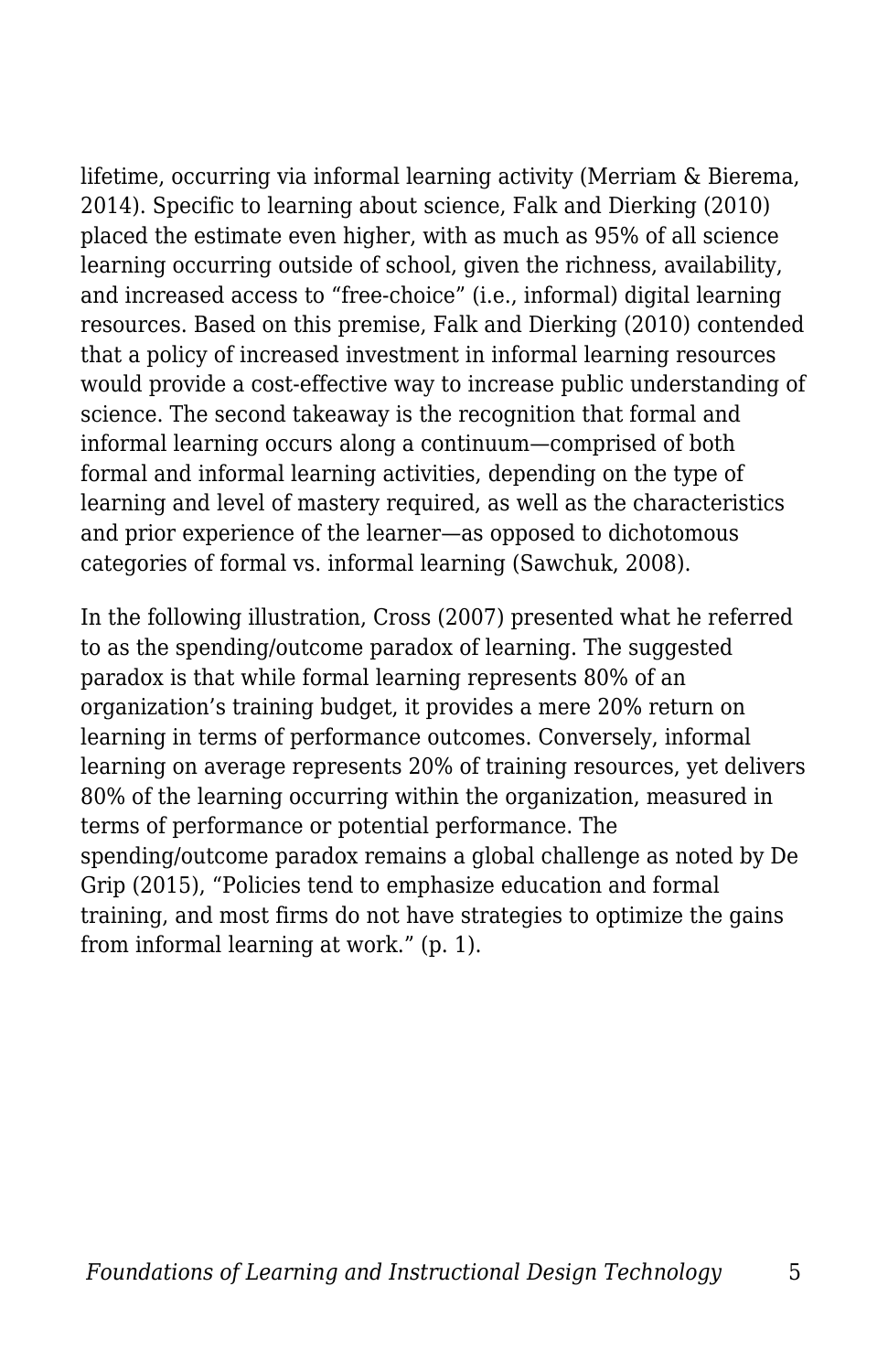

#### **Figure 1.** Learning spectrum

This leads us to a definition of *informal learning* as "the unofficial, unscheduled, impromptu way people learn to do their jobs . . . Informal learning is like riding a bike; the rider [learner] chooses the destination, the speed, and the route." (Cross, 2007, p. 236). In other words, learners decide what they need to learn and then establish their own learning objectives and agenda. In addition, learners determine when they should learn, and select the format and modality that best meets their needs. Perhaps most importantly, the learner is responsible for organizing and managing his or her own learningrelated activities. To fully engage learners and to ensure that a transfer of knowledge occurs, informal learning should be authentic and ideally occur in the workplace or other performance setting, be situated in a meaningful context that builds on prior knowledge, and employ strategies and activities to promote transfer of knowledge (Boileau, 2011). In informal learning, learners are "pulled" into the learning experience based on a problem, or identified knowledge and skills gap, which is determined by the learner who then engages in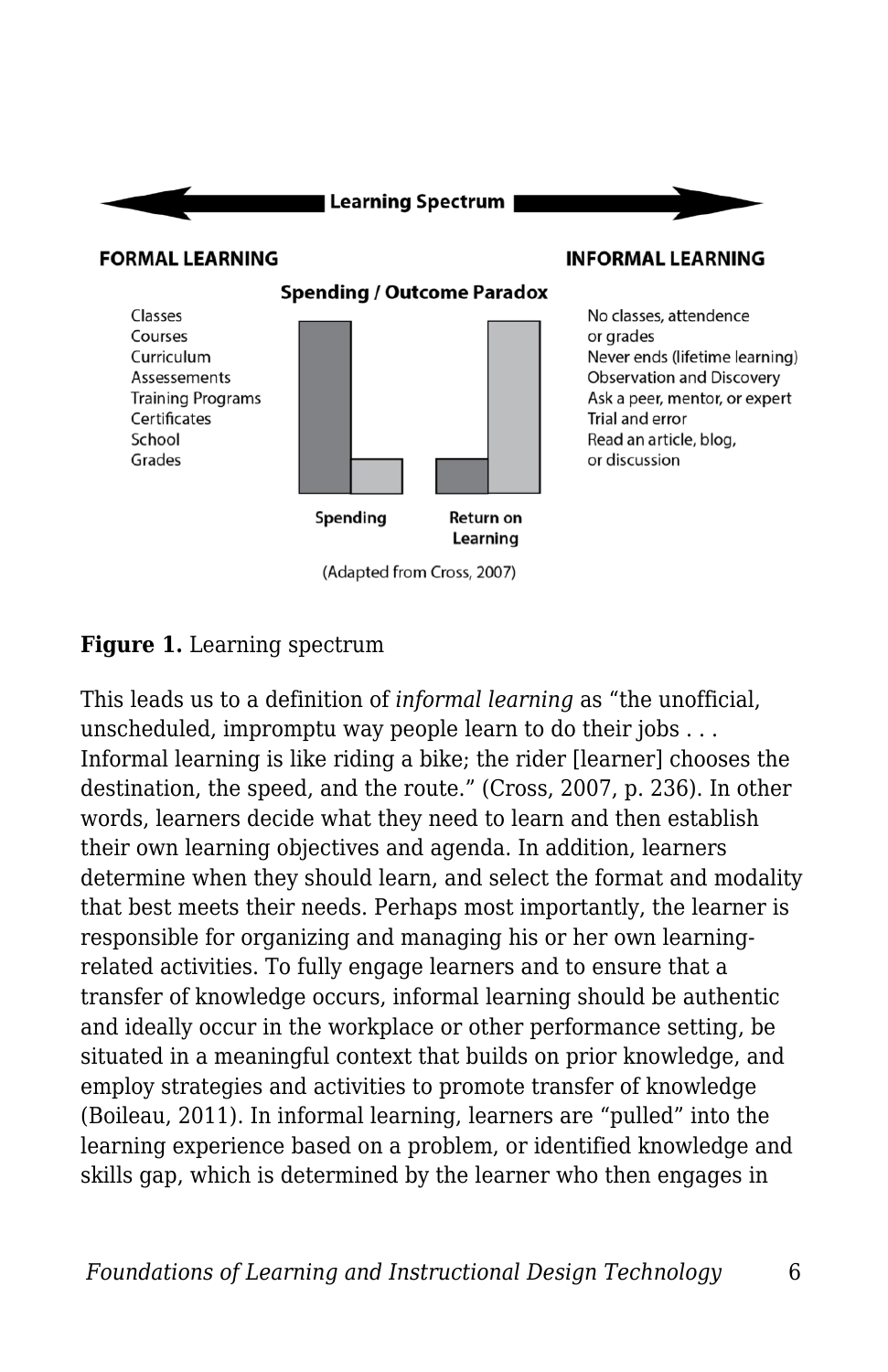learning activities intended to close the knowledge gap or otherwise mitigate the performance challenge or problem.

In contrast, in *formal learning*, learning objectives and curricula are determined by someone else. Formal learning or "book learning" is what most people in western culture think of when they envision learning in terms of schools, classrooms, and instructors who decide what, when, and how learning is to take place. "Formal learning is like riding a bus: the driver [instructor] decides where the bus is going; the passengers [learners] are along for the ride" (Cross, 2007, p. 236). In formal learning, learning is "pushed" to the learners according to a set of needs or predetermined curricula that are established by someone other than the learner.

In this section, I have discussed informal and formal learning as coexisting in a spectrum or continuum of learning activities linked to experience and performance context over the course of a lifetime, as opposed to dichotomous branches of learning that are fixed in time and space. This is an important precept to keep in mind because increasingly, blended learning experiences may include elements or activities associated with formal learning settings such as lectures or media-based presentations, along with informal learning activities such as discussions with peers, Web-based searches for examples, and practice experimenting with new techniques and tools (Lohman, 2006).

### **Informal Learning Trends and Issues**

This section examines some of the trends and issues associated with informal learning from an individual and organizational perspective. In previous generations, learning was (and still is) often viewed as separate from performance, and linked to identifiable stages of human social-cultural development. In terms of formal learning, this includes primary and secondary education (K-12) to prepare an individual for participation in society, whereas post-secondary education has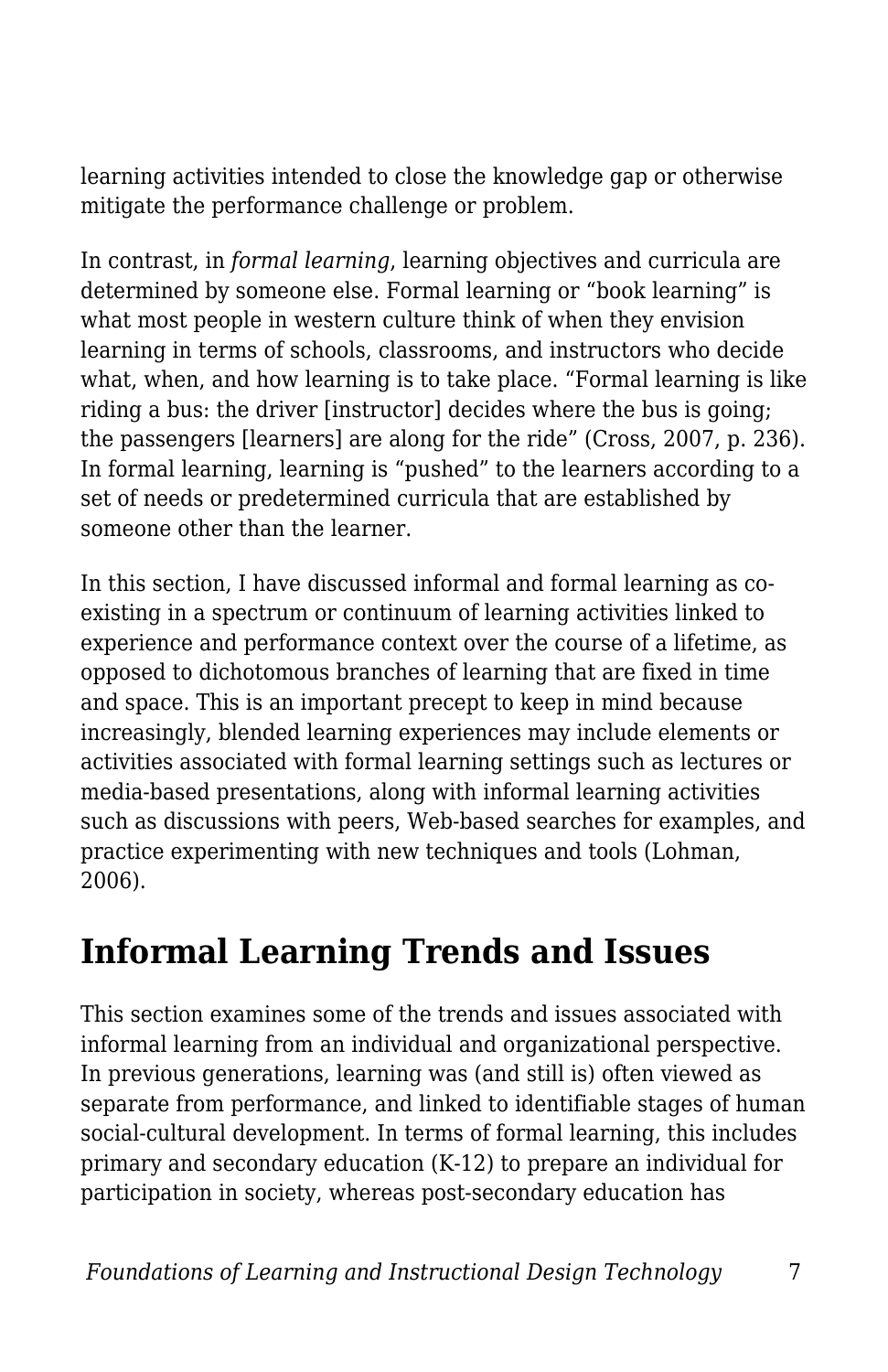historically provided additional preparation for a career with increased earnings potential. Informal learning, as discussed in the preceding sections, addresses learning in terms of a series of nonlinear episodic events, experiences, and activities occurring in the real world over the course of a lifetime, having financial and social consequences for individuals and organizations.

**Science learning.** There is increased recognition of the need to support lifelong science learning in order to meet the growing demand for science and engineering jobs in a modern global economy. It can be argued that science literacy, acquired through informal learning, is essential to economic growth (as discussed in the next topic), and to promoting the shared cultural values of a democratic society. According to Falk et al. (2007), "the majority of the public constructs much of its understanding of science over the course of their lives, gathering information from many places and contexts, and for a diversity of reasons." (p. 455). Evidence of this trend can be seen in new standards for compulsory testing and curriculum changes, placing greater emphasis on STEM (science, technology, engineering, and mathematics) subjects in publicly funded K-12 education. Yet, the average adult spends a small fraction of their life (1-3 percent) in formal education related to science learning (Falk, Storksdieck, & Dierking, 2007). Indeed, the research literature suggests that most science learning, as with other domains of learning, occurs informally and is driven by self-identified needs and interests of learners. This suggests that informal learning activities within the workplace, personal investigation using internet-based tools and resources, and active leisure pursuits such as visits to museums, zoos and aquariums, and national parks account for the majority of science learning in America (Falk & Dierking, 2010).

Other forms of informal science learning include hobbies such as model rockets and drones, organic and sustainable farming, beekeeping, mineralogy, and amateur astronomy. Life events may also trigger a personal need for informal science learning via the web such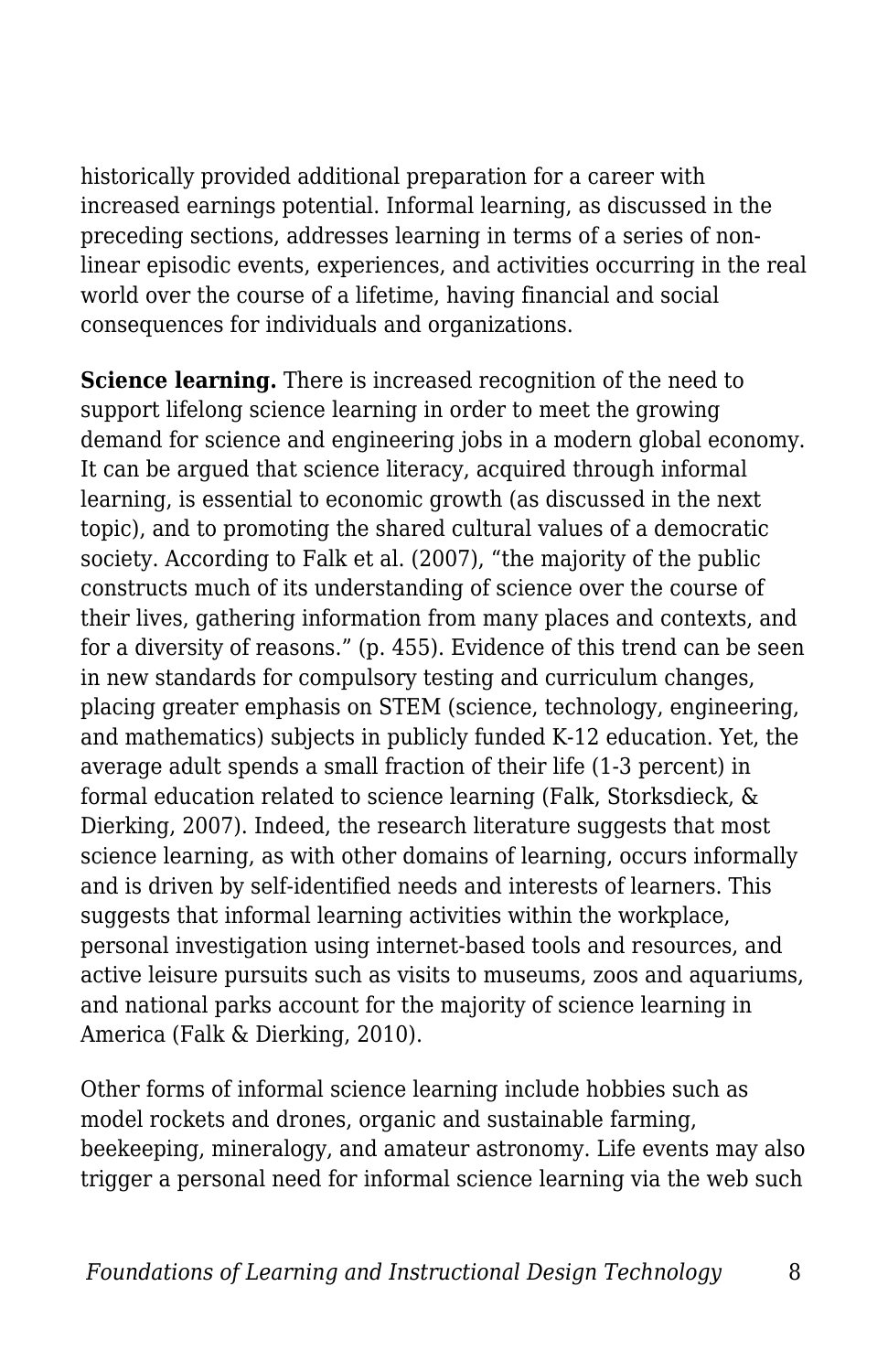as when individuals are diagnosed with an illness like cancer or heart disease, or in the wake of environmental disasters such as oil spills, the discovery of radon gas in rock, or tracking the path of a hurricane. The Internet now represents the major source of science information for adults and children, with the tipping point occurring in 2006, when the Internet surpassed broadcast media as a source for public science information, according to the Pew Internet and American Life Project (Falk & Dierking, 2010). In a similar fashion, more people now turn to the Internet for medical diagnostic information using services like WebMD.com, before scheduling an appointment with their physician.

**Return on learning within organizations.** The implications of informal learning for organizations are significant in terms of expectations for individual and organizational performance. Specifically, *return on learning* (i.e., return on spending for learning) has increasingly become linked to an organization's bottom-line. It is no longer enough to simply have well-trained employees with advanced degrees and certifications gained through formal education and training, unless employees are also able to demonstrate advanced skills leading to valued on-the-job performance outcomes. The result is a shift in many organizations from training to talent management, taking advantage of eLearning innovations, including online and justin-time learning technologies, to support personalized and sustainable professional development. This trend is supported by a growing body of evidence from the Organisation for Economic Co-operation and Development (OECD.org), suggesting that informal learning in the workplace is a principal driver of human capital development for employees of all age groups, with the greatest impact shown in the performance of younger workers as advanced learning and skills are attained through work experience (De Grip, 2015).

**Microtraining.** As previously suggested, organizations have continued to over-invest in and, in some instances, overestimate the value of formal training programs relative to the spending/outcome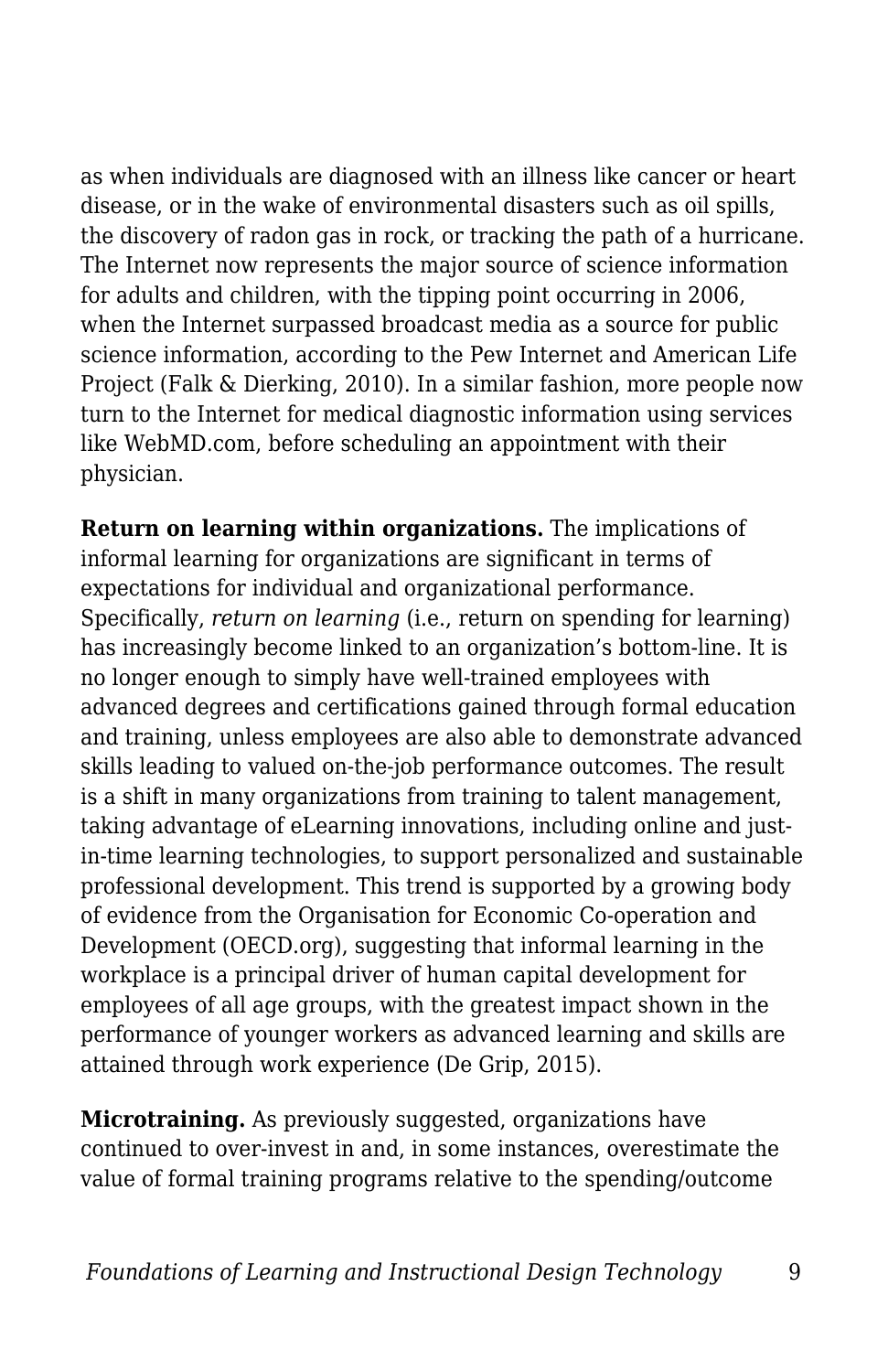paradox and return on learning, while potentially missing out on opportunities to fully leverage informal learning processes (Cross, 2007). *Microtraining* provides a possible mechanism to help address this perceived imbalance, by focusing attention along the entire learning spectrum, as opposed to a strict separation of learning activities between formal and informal learning domains. Microtraining is an instructional technology intervention that integrates formal with informal learning activities, using short learning segments designed for rapid development and dissemination of knowledge that can be completed in 15-minute time blocks, in close proximity to the work setting (De Vries & Brall, 2008). According to De Vries and Brall (2008), microtraining learning segments are used to provide a structure combining semi-formal learning activities with informal and ad hoc learning processes. This structure begins with activation of prior knowledge, followed by demonstration/practice, feedback session, and transfer strategy. In addition, all microtraining segments should promote critical thinking and reflection on work, to facilitate deeper learning.

The microtraining approach is generally well suited for performance remediation, knowledge refreshing, and development of mastery in topics already familiar to learners. Conversely, microtraining may be less ideally suited for novice learners unless it is combined with other strategies for scaffolding learning in order to build prerequisite knowledge and skills. The primary benefit of microtraining is in its ability to provide just-in-time, non-formal training within the work setting, causing minimal disruption to the daily work schedule as employees considered vital to the enterprise are not required to travel to another location in order for learning to occur (De Vries & Brall, 2008).

Microtraining draws from the theoretical foundations of constructivism and connectivism, recognizing the social aspects of informal learning, and the role of learning communities within communities of practice, for facilitation of lifelong learning. Learners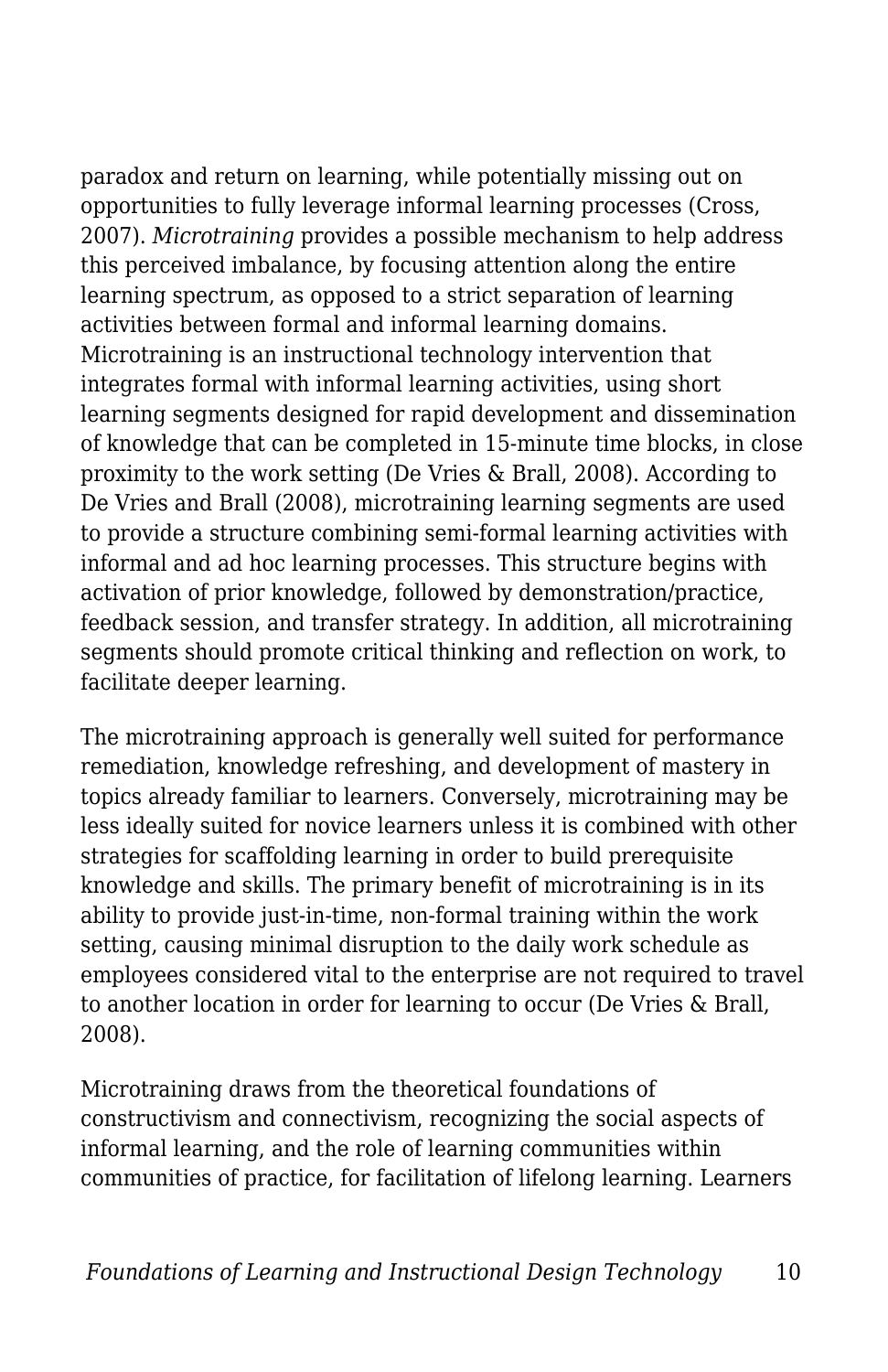play a central role in contributing to the collective knowledge of the community while building their personal sense of identity, at the same time providing a positive incentive for sustained participation in the learning community (Lave & Wenger, 1991). Organizations committed to microtraining understandably play an instrumental role in enabling communities of practice. In this capacity, the organization commits the resources to support development of microtraining learning units. Implementation of microtraining via learning communities also requires different roles for learners and trainers than those traditionally held within the organization. Specifically, learners assume primary responsibility for personal and team learning processes; whereas the trainer's role shifts from presenter to learning coach/facilitator in support of informal learning activities.

**Microlearning**. A closely related trend is *microlearning*, which is an emergent informal learning strategy intended to quickly close gaps in knowledge and skills, in the context of completing a task. Microlearning is most often mediated by Web 2.0 technology on mobile devices, involving short bursts of inter-connected and loosely coupled learning activities, having a narrow topical focus (Buchem & Hamelmann, 2010). In other words, microlearning tends to build depth, as opposed to breadth of knowledge, particularly when the learning event is situated in the performance of a skill needed to complete a task.

Microlearning is dependent upon access to microcontent, referring to small, user-created, granular pieces of content or learning objects in varied media format ranging from a YouTube video to a Wikipedia entry, intended to convey a single concept or idea. Learners engage in microlearning activities to find immediate answers to questions that arise in completing a task such as "how does this work?", or "what does this mean?", or "who said that?". A common theme is that the microlearning event triggered by the informal learning inquiry draws context from the learning setting and performance task at hand, where immediacy in the application of learning is the primary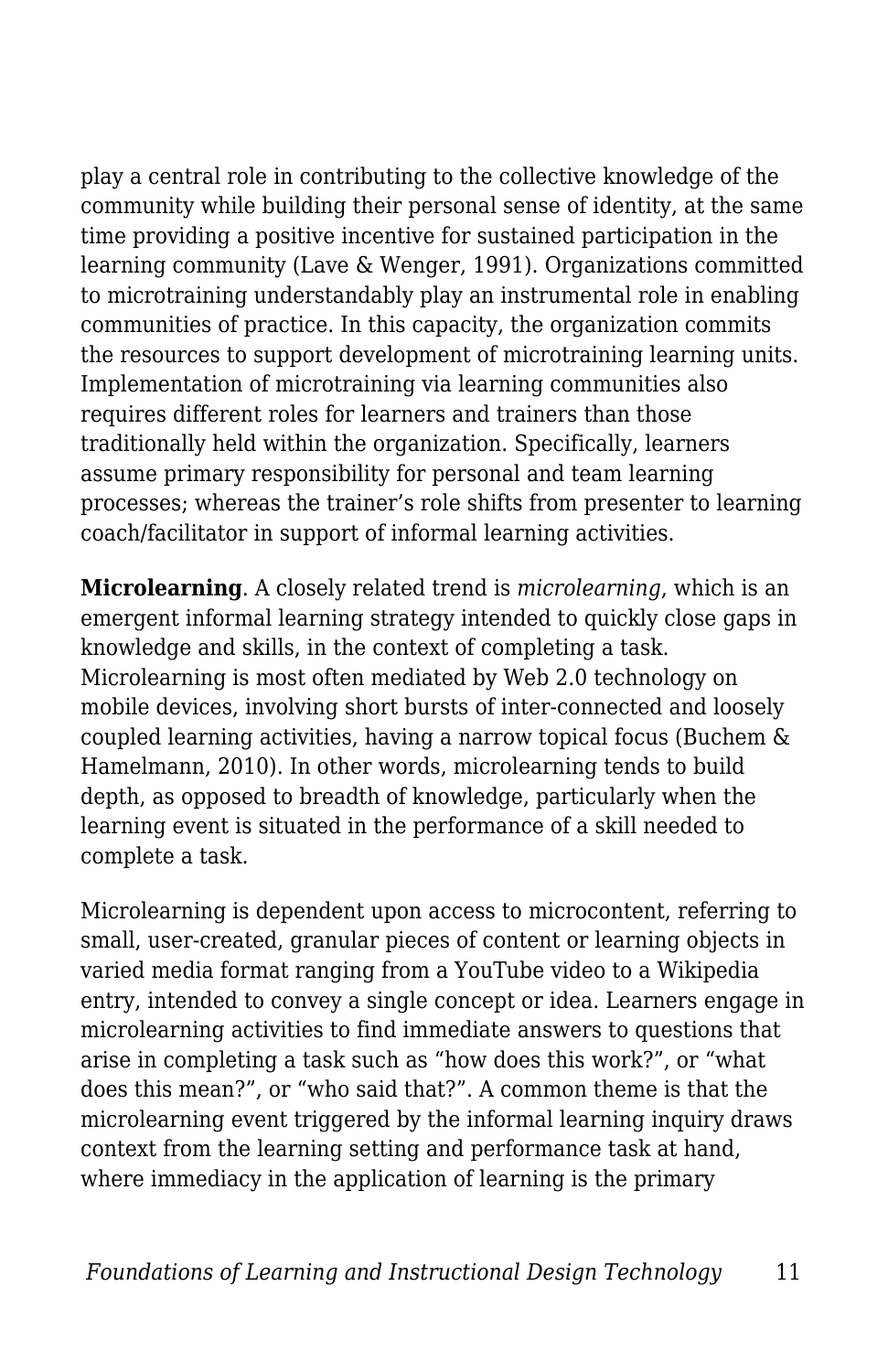objective. This type of episodic informal learning event stands in contrast to learning simply for learning's sake, as it relates to knowledge retention and recollection. There are additional affordances that may be associated with microlearning, which include:

- Diversity of sources Sources for microlearning activities include a range of options and services in diverse media formats including blogs, wikis, Kahn Academy video courses and lessons, YouTube tutorials, infographics, TEDTalks, and an increasing number of Open Educational Resources (OER).
- Learning types Microlearning may be applied to a wide range of learning types, goals, preferences, and theoretical frameworks (e.g., cognitivist, constructivist, connectivist), producing mashups of informal and formal learning activities.
- Cost Production costs of learning objects used in microlearning tend to be lower than traditional course development costs given the brevity and narrow topical focus of learning episodes. As the range of topics and number of Open Educational Resources continues to rise, content costs should be expected to continue to decline.
- Access Increased Web 2.0 and mobile access for content production and consumption has made microlearning ubiquitous for learners in many parts of the world, via learnerdefined Personal Learning Environments (PLE) where all you need is a smartphone to participate.
- Connected learning Microlearning facilitated by social media technologies (e.g., Facebook, Twitter, LinkedIn) provides new ways for collaborative and cooperative learning to occur via Personal Learning Networks (PLN) and within Communities of Practice (CoP).

**Performance support tools.** Another informal learning trend is Performance Support Tools (PST). Rossett and Schafer (2007) defined performance support as "A helper in life and work, performance support is a repository for information, processes, and perspectives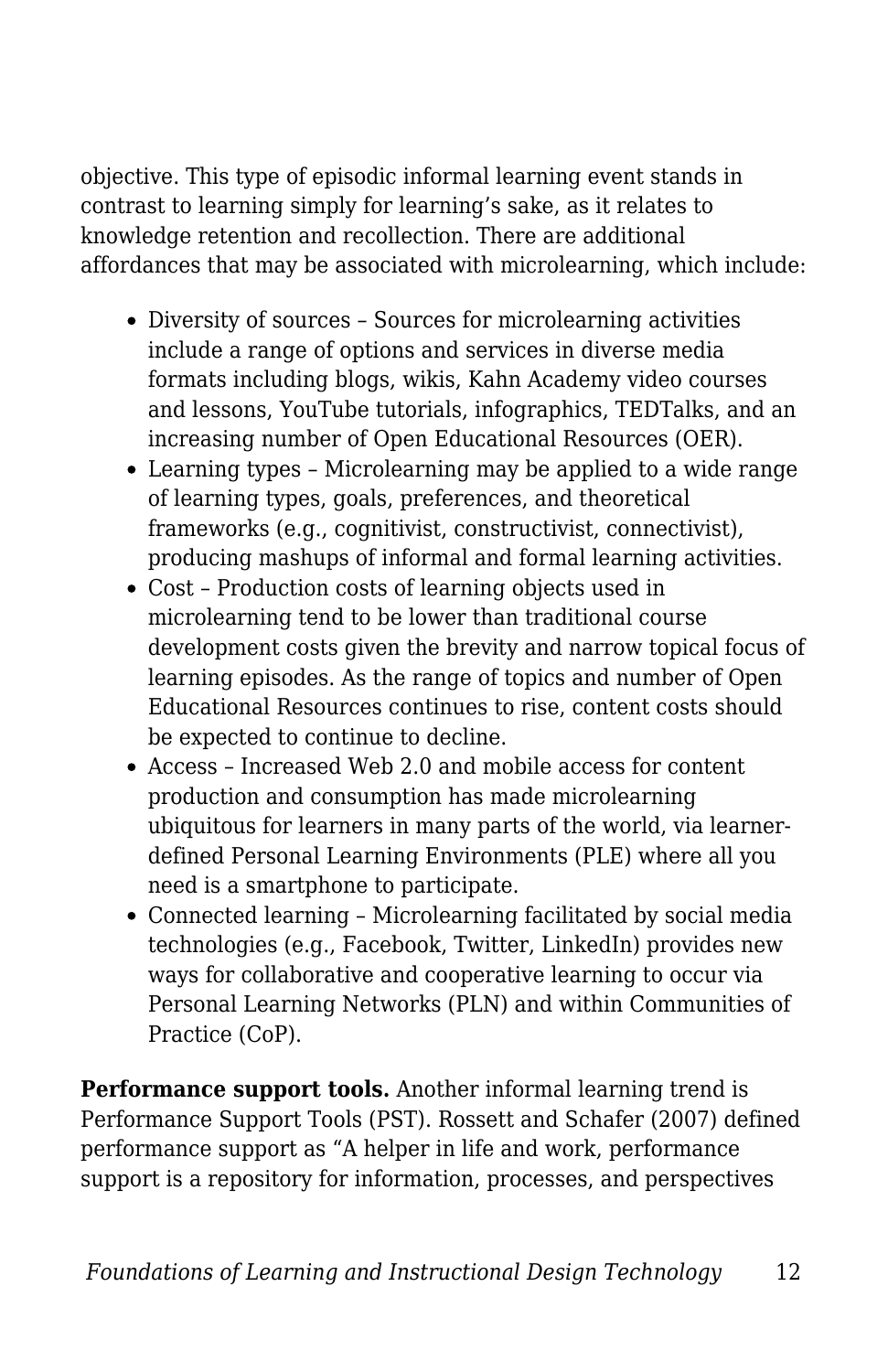that inform and guide planning and action." (p. 2). Performance support tools are in many ways analogous to the concepts and affordances discussed with microlearning. Indeed, many of the tools and activities used to support learning and performance discussed in the preceding paragraphs have existed since the early days of personal computing and the Internet, in the form of Electronic Performance Support Systems (EPSS). Gery (1991) first coined the term EPSS as the intentional and purposeful integration of technology, information and cognitive tools to provide on-demand access to expert advice, guidance, assistance, and training to facilitate high performance levels on the job, while requiring minimal support from others.

Performance Support Tools serve as job-aids to help facilitate completion of a task or achievement of a goal, while at the same time have a mediating effect on informal learning activities that support desired performance outcomes (Boileau, 2011). This results in the formation of reproducible patterns for learning and performance, comprised of linked actions and operations that are aligned with performance outcomes, adding to the learner's personal knowledge and skills repertoire. Over time, these regular and recurring patterns in learning and performance activity systems can evolve into practices shared by other members of the community of practice (Greeno & Engeström, 2014). These practices are shaped by and, in turn, shape the way PSTs are used to support learning and to affect the transfer of knowledge and skills to on-the-job performance. Information and communications technology (e.g., social media) has been shown to have a mediating effect on practice, using digital representation of signs and symbols for linguistic communication, along with knowledge objects that are produced and exist within the community (Boileau, 2011).

As previously stated, Rossett and Schafer (2007) viewed this effect on practice in terms of support for performance, specifically by building a repository of externally curated information, processes, resources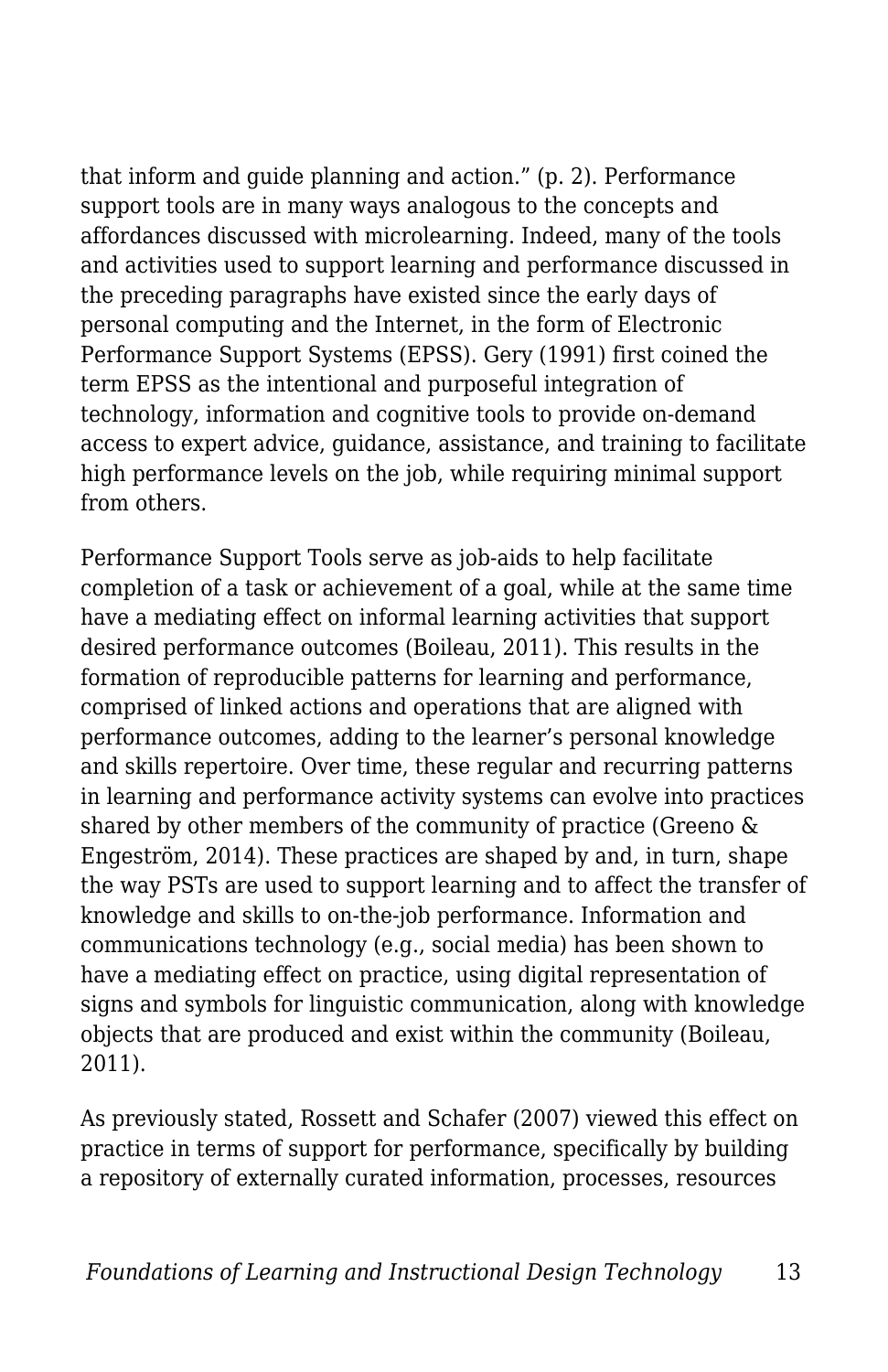and perspectives that inform and guide performance planning and execution, using performance support tools. This approach is less concerned with new knowledge acquisition and more so in direct application and transfer of knowledge, mediated by PSTs.

Rossett and Schafer (2007) further categorized PSTs as sidekicks and planners. A *sidekick* functions as a job aid in the context of specific types of activity performed in realtime, concurrent with the task at hand. An example of a sidekick is a GPS navigation system (e.g., Google® maps application on a mobile device) providing turn-by-turn navigational instructions in the situated context of operating a vehicle.

A *planner*, on the other hand, is typically used in advance of the activity to access prior, externally created, knowledge shared by the community of practice, for use in a specific learning and performance context. An example of this would be accessing Google® Maps via the Web to determine (i.e., plan) the most efficient route of travel between two pre-determined points, in advance of starting the trip.

A distinction can be made between performance support tools and other types of tools such as a file cabinet or office chair, used to support informal learning and performance. The difference with non-PST tools is that there is no innate support for the informal learning or performance activity; there is only potential support for manipulating the environment to make it more conducive to achieving the goal for the activity. In a similar manner, "Instruction is not performance support. It is planned experience that enables an individual to acquire skills and knowledge to advance the capability to perform." (Rossett & Schafer, 2007, p. 5). In other words, there is a separation between the learning event and the performance context. Performance support for informal learning may be further characterized by looking at four factors: convergence, simplicity, relevance to performance, and personalization (Rossett & Schafer, 2007).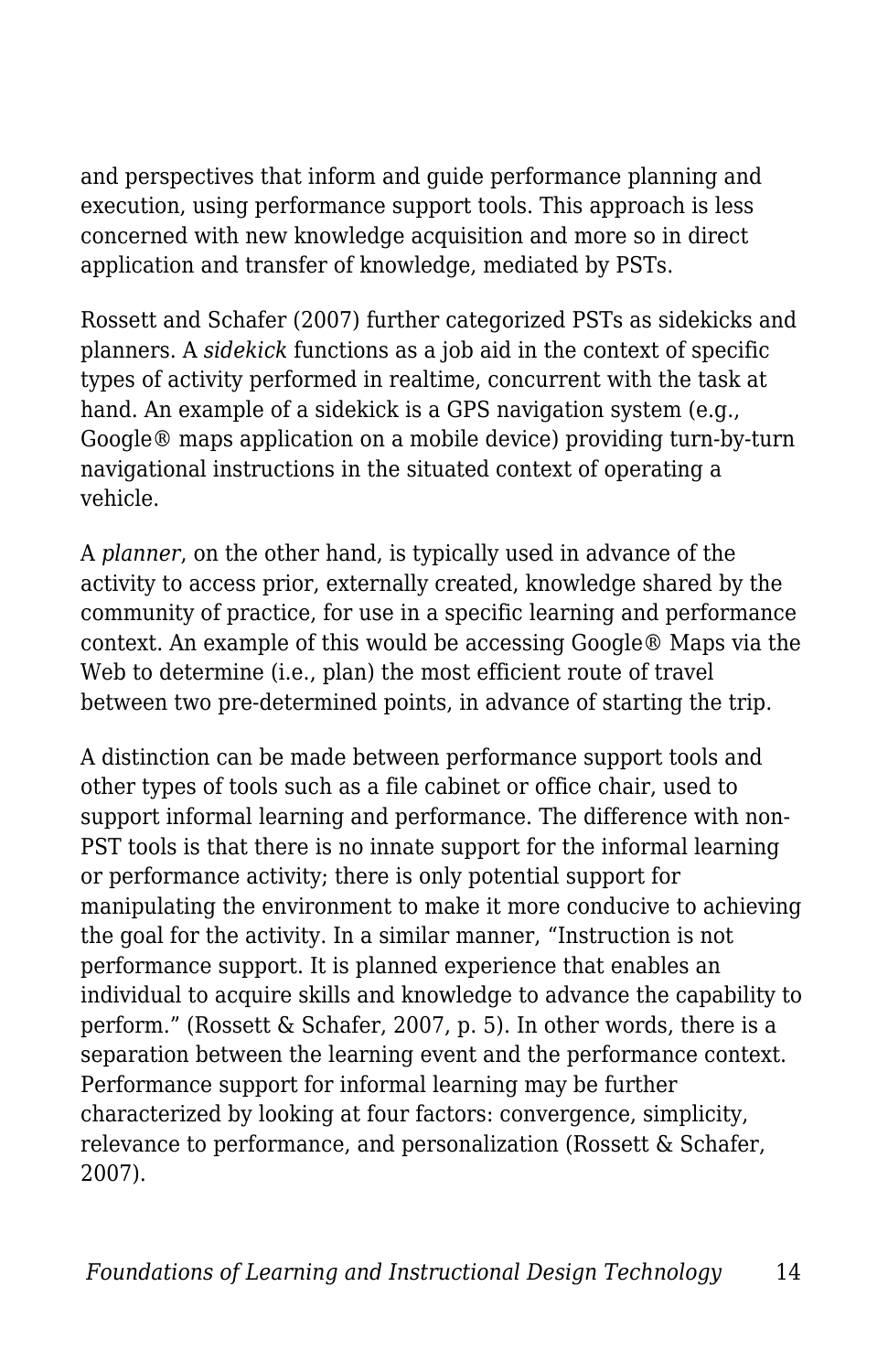- Convergence is rooted in proximity, meaning that the information and guidance to support learning is situated where the learner/performer and task or challenge exists.
- Simplicity means having a focus on the content in the here and now, to accomplish a task or to quickly close a gap in skills and knowledge.
- Relevance increases support for the performer, ensuring the right tools for the job to accomplish his or her goals in a specific context, resulting in increased learner motivation.
- Personalization allows the learner to dynamically adjust the level of information and support needed, according to the needs of the situation and the prior experience of the learner. Personalization also facilitates user-generated content adding new insight and lessons learned, thus increasing the utility of the tool and contributing new artifacts to the collective body of knowledge available to the community of practice, via a more integrative user experience.

**Digital open badging.** As opportunities for informal learning continue to increase for personal and professional development across different industries and disciplines, a question on the minds of many learners is how informal learning achievements may be recognized (Law, 2015). *Digital open badges* provide validated recognition of participation and achievement from informal learning activities, and evidence of learning milestones such as completion of a microtraining learning segment. The use of digital badges can also be seen with formal learning in educational institutions, as a motivational tool and in the form of micro-credentials to demonstrate incremental achievement in a variety of education settings.

The amount of OER content available to support informal learning has increased exponentially in recent years in support of microlearning. Concurrent with the increase in OER is the emergence of different business models to support the issuance of digital open badges. For example, learners can access OER content for free, through a variety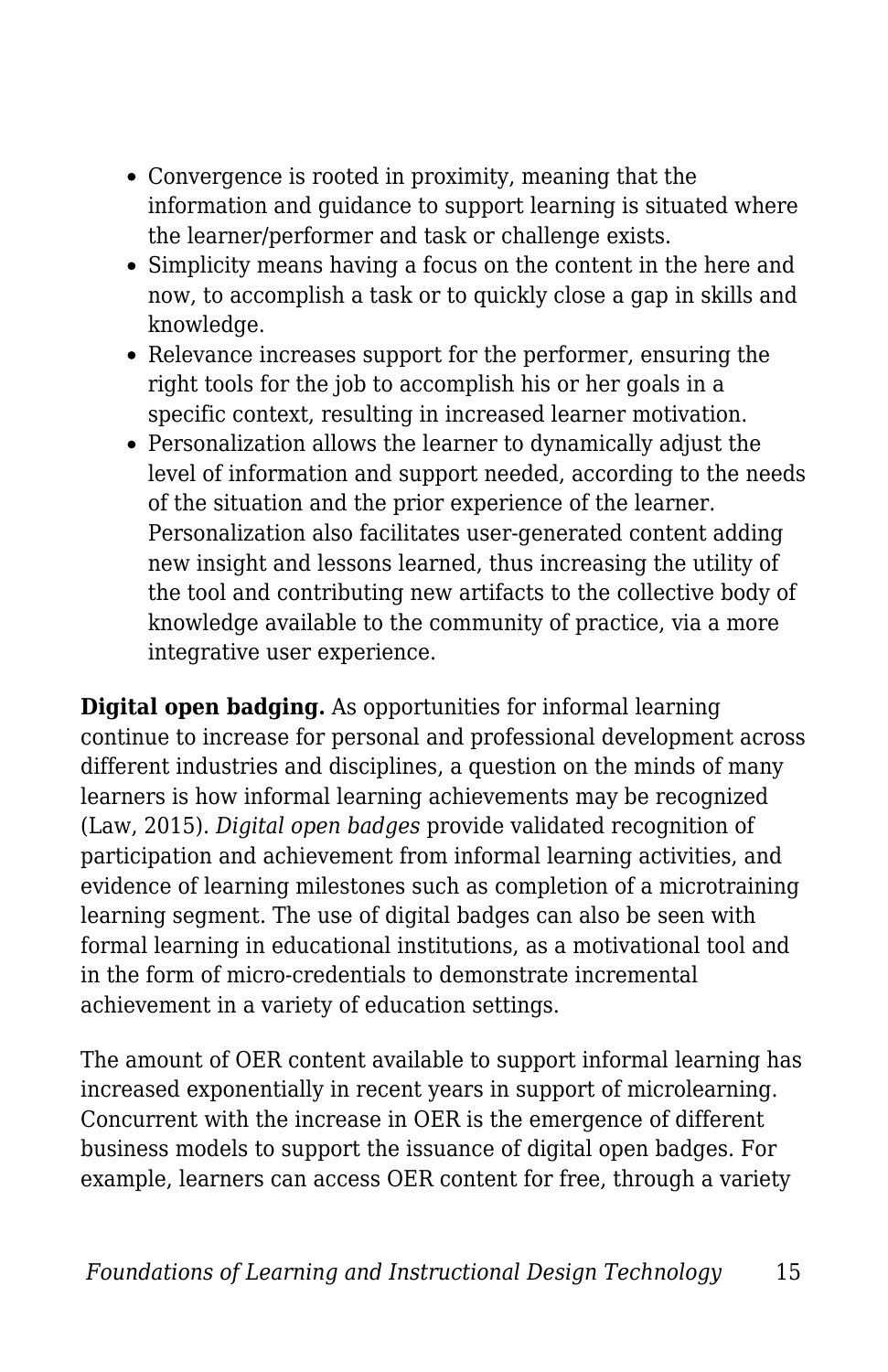of MOOC (Massive Open Online Course) service providers such as EdX and Coursera. These services provide access to hundreds of courses for free. If you would like to receive a micro-credential (i.e., certificate) as evidence of successful completion, however, you are required to pay a nominal fee. This changes our definition of informal learning provided by Cross (2007) when learners begin to pay-for certification by MOOC providers, because informal learning is no longer anonymous when attendance is tracked and grades are issued (Law, 2015). This trend is expected to continue according to Law (2015) as "learners in an informal environment are willing to pay for certification and recognition of unsupported informal learning." (p. 232).

**Summary.** In this section, we have examined some of the trends, issues, and tools used to facilitate informal learning, noting the emergence of four themes. First is that informal learning is situated in performance, knowledge development, or in completion of a task, and is driven by intrinsic as well as extrinsic motivation. Second, as organizations refocus their attention from training to talent management, they look to innovative methods and learner-centered processes to enable communities of practice. Third is that technology and more specifically, performance support tools are at the forefront of informal learning, serving as job-aids intended to mediate informal learning activities that support job performance. Finally, the use of digital open badges is expected to increase, to eventually provide validated evidence of informal learning outcomes.

### **Informal Learning and Culture**

I conclude this chapter by considering the role of culture in learning. The paradigm used to understand informal learning is influenced by a set of assumptions around learning that are firmly rooted in culture. For example, the concept of informal learning in the West is inevitably linked to Western philosophies such as liberalism, progressivism,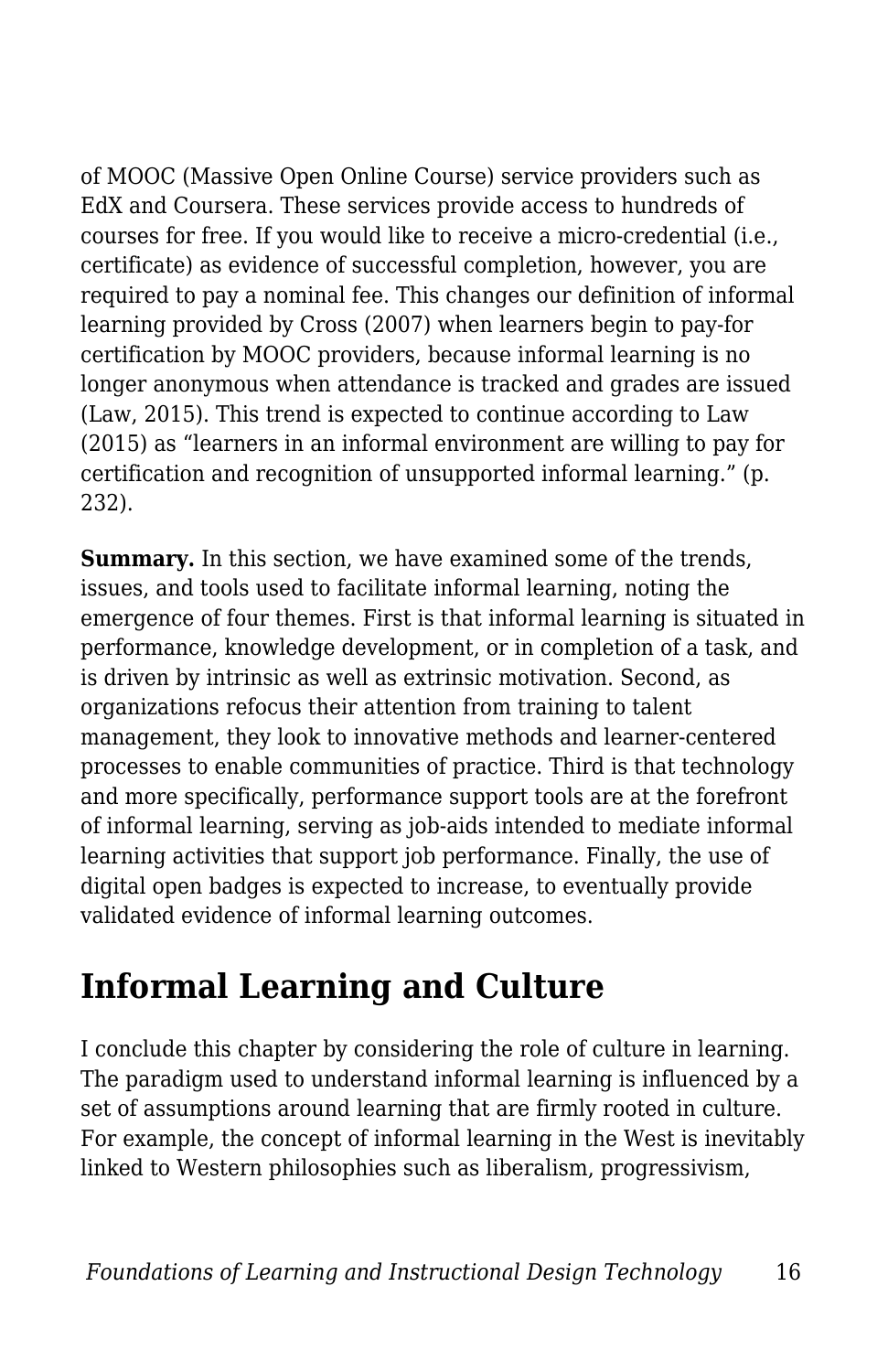humanism, behaviorism, and radicalism (Merriam & Bierema, 2014). This provides a unique cultural lens through which learning events and activities are perceived that is further shaped by personal experience and access to information surrounding global events, which may vastly differ from the view of education and learning held by people living in different cultural settings from our own. Ironically, while informal or experiential learning is clearly evident in all cultures, "it is less valued in the West where formal book knowledge predominates." (Merriam & Bierema, 2014, p. 243). It is also interesting to note that this is consistent with the "spending/outcome paradox" noted by Cross (2007) that was discussed earlier in this chapter.

Merriam and Bierema (2014) identified three themes in knowing and learning that are more prevalent among **non**-Western cultures, characterized as communal, lifelong and informal, and holistic. To say that learning is *communal*implies that it is situated within the community as a means for collaborative knowledge development that benefits from, and exists within, the entire community through strong interdependency and relationships among the members. This stands in contrast with Western culture in which the learner is more typically viewed from an individualistic and independent perspective. The second theme is that informal learning is a *lifelong* pursuit that is also situated within the communal ethic (Merriam & Kim, 2011). The concept of informal lifelong learning is evident in the Buddhist principles of mindfulness; can be seen in the African cultural expectation that members of the community share their knowledge with each other for the benefit of the community at large; and may be found in the words of the Prophet Muhammad: to "Seek knowledge from the cradle to the grave." Finally, the culturally-based theme of informal learning as *holistic* represents a clear shift from a Western emphasis on cognitive knowing, to alternative types of learning that include: somatic, spiritual, emotional, moral, experiential and social learning (Merriam & Kim, 2011).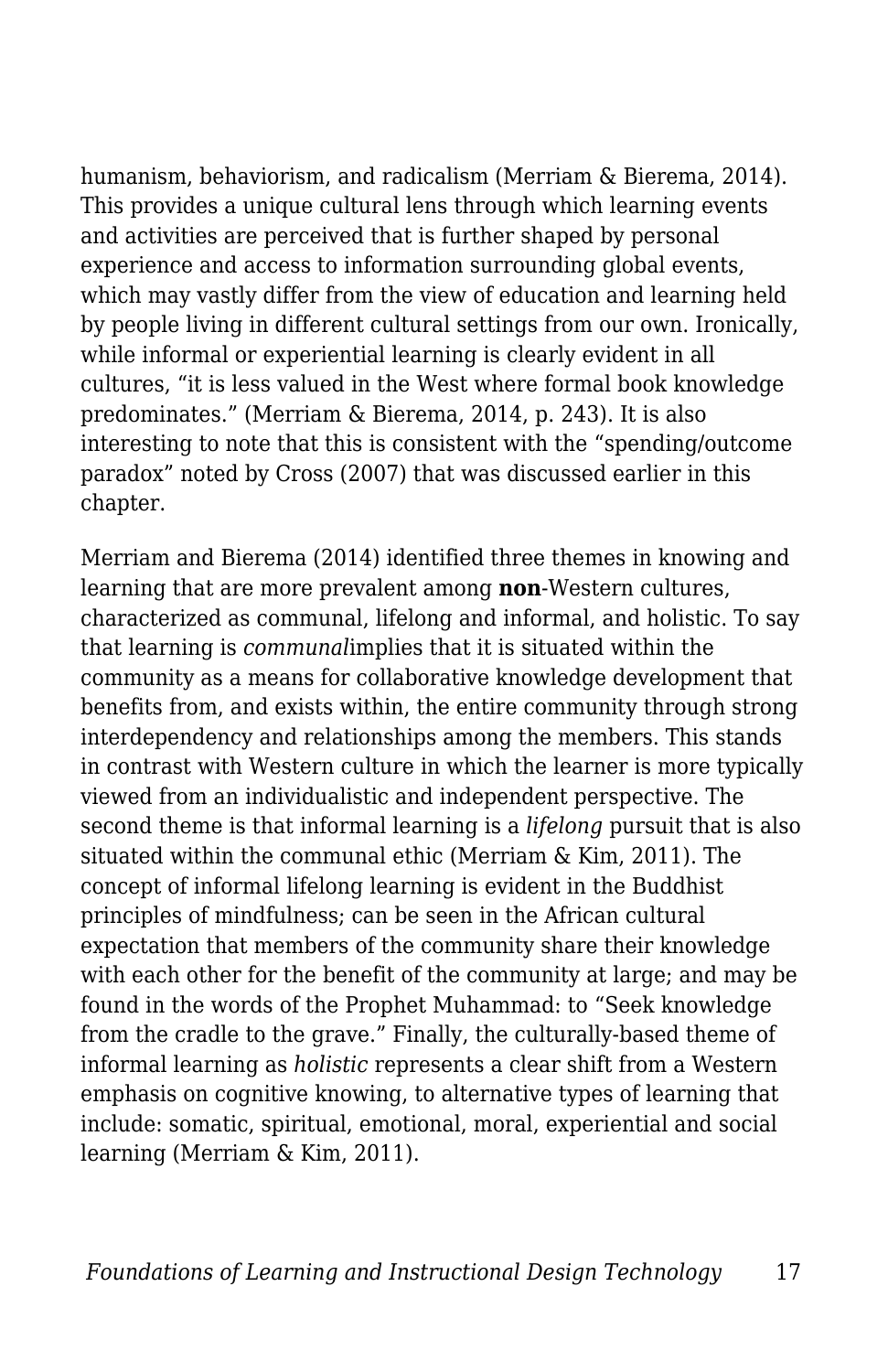Approaching informal learning from a more culturally holistic perspective creates new opportunities to increase cultural sensitivity among increasingly diverse learner and worker populations, by recognizing that learning is embedded in performance activities and in the experiences of everyday life.

#### **Application Exercises**

- Take five minutes and think about your own experiences with informal learning. How has technology influenced your informal learning? Give your best assumption of how much informal learning occurs outside of a technological medium vs. how much informal learning occurs through a technological medium.
- Think of a work or school situation where learning was formal. Knowing that there is a better chance of meeting learning outcomes with informal learning, what adjustments would you make to create a more informal learning experience?

## **References**

Boileau, T. (2011). *The effect of interactive technology on informal learning and performance in a social setting*. Wayne State University.

Buchem, I., & Hamelmann, H. (2010). Microlearning: a strategy for ongoing professional development. *eLearning Papers, 21*(7).

Collins, A., & Kapur, M. (2014). Cognitive apprenticeship. In Sawyer, R.K. (Ed.), *The Learning Sciences* (2nd ed., pp. 109-126). New York: Cambridge University Press.

Coombs, P.H., with Prosser, R.C., & Ahmed, M. (1973). *New paths to learning for children and youth*. New York: International Council for Educational Development.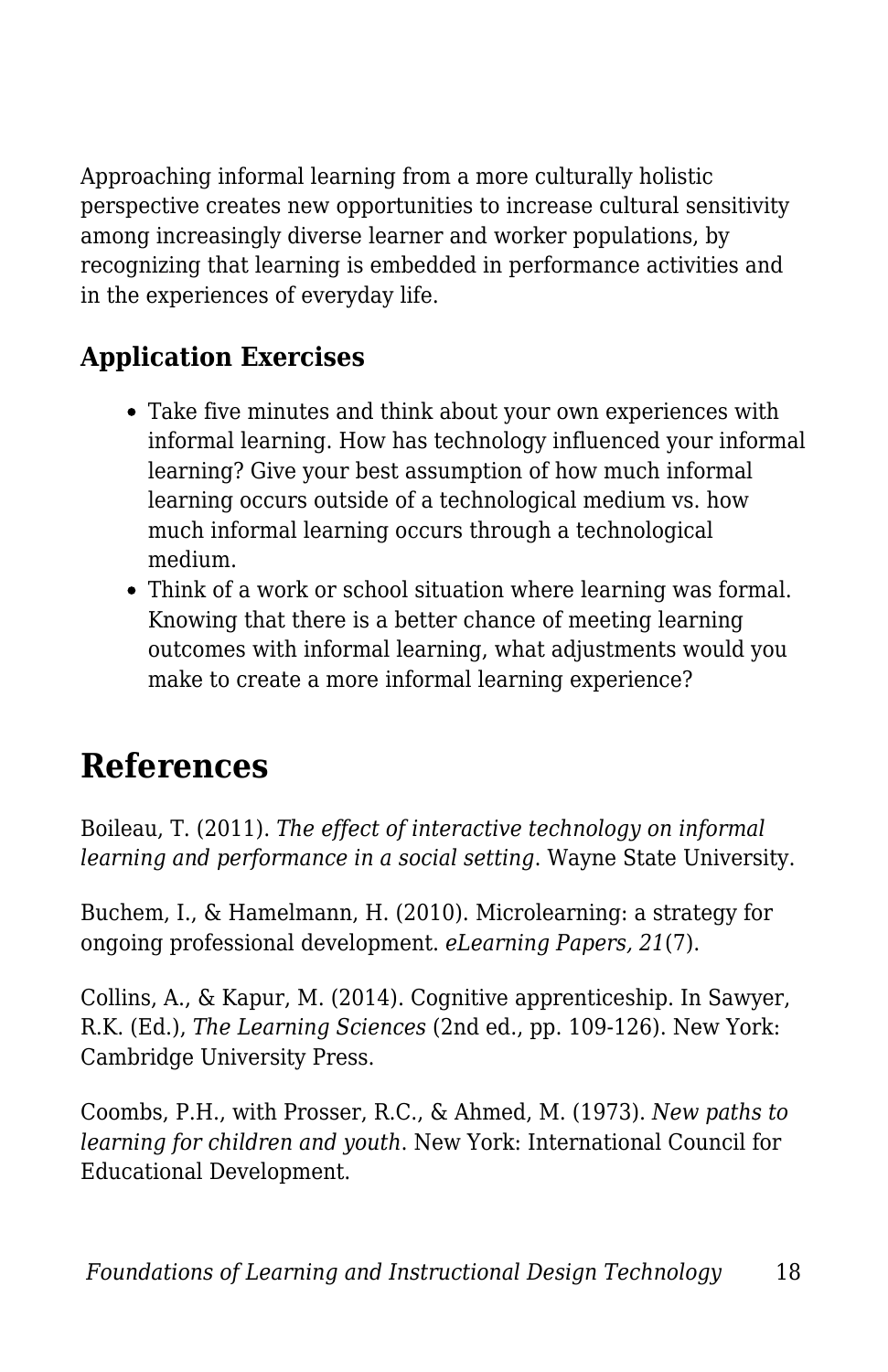Cross, J. (2007). Informal learning: Rediscovering the natural pathways that inspire Innovation and Performance. San Francisco, CA: Pfeiffer.

Cross, J. (2013). The principles of learning. Retrieved November 13, 2017, from [https://edtechbooks.org/-wB](http://www.internettime.com/2013/07/the-principles-of-learning/)

Czerkawski, B. (2016). Blending formal and informal learning networks for online learning. *The International Review of Research in Open and Distributed Learning, 17*(3).

Falk, J., & Dierking, L. (2010). The 95 Percent Solution. *American Scientist, 98*(6), 486-493. Retrieved from [https://edtechbooks.org/-RG](http://www.jstor.org/stable/25766726)

Falk, J. H., Storksdieck, M., & Dierking, L. D. (2007). Investigating public science interest and understanding: Evidence for the importance of free-choice learning. *Public Understanding of Science, 16*(4), 455-469.

De Grip, A. (2015). The importance of informal learning at work. *IZA World of Labor*. doi: 10.15185/izawol.162

De Vries, P., & Brall, S. (2008). Microtraining as a support mechanism for informal learning. Elearningpapers of Elearningeuropa, on: [http://www.elearningpapers.eu](http://www.elearningpapers.eu/).

Driscoll, M.P., (2005). *Psychology of learning for instruction* (3rd ed.). Boston, MA: Allyn & Bacon.

Gery, G.J., (1991). *Electronic performance support systems*. Cambridge: Ziff Institute.

Greeno, J.G., & Engeström, Y. (2014). Learning in activity. In Sawyer, R.K. (Ed.), *The learning sciences* (2nd ed., pp. 109-126). New York, NY: Cambridge University Press.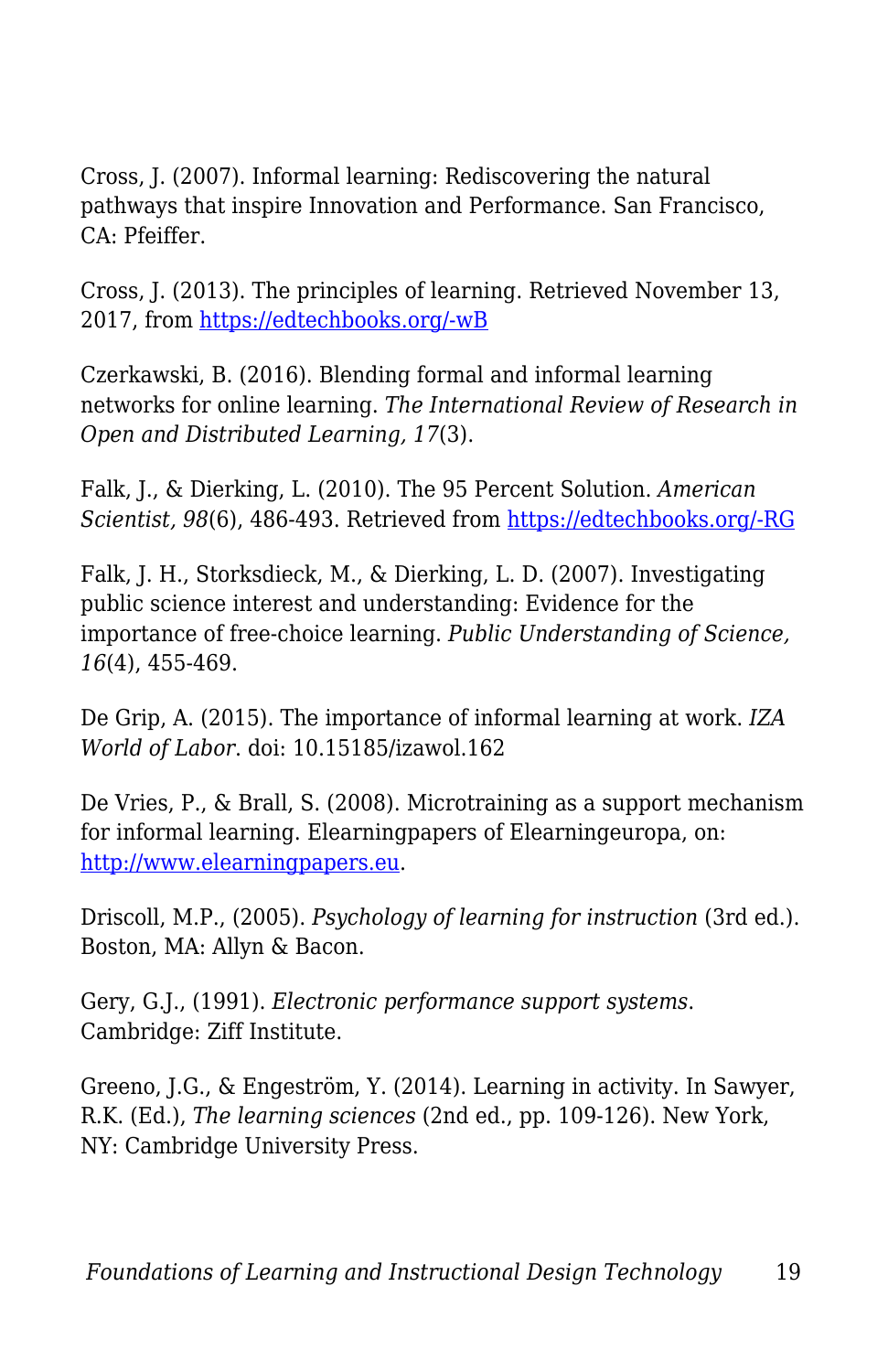Henschel, P. (2001). The manager's core work in the new economy. *On the Horizon, 9*(3), 1-5. Retrieved from [https://edtechbooks.org/-aC](http://ezproxy.lib.uwf.edu/login?url=https://search-proquest-com.ezproxy.lib.uwf.edu/docview/214629364?accountid=14787)

Lave, J., & Wenger, E. (1991). *Situated Learning: Legitimate peripheral participation*. New York: Cambridge University Press.

Law, P. (2015). Digital badging at The Open University: recognition for informal learning. *Open Learning: The Journal of Open, Distance and e-Learning, 30*(3), 221-234.

Lohman, M.C. (2006). Factors influencing teachers' engagement in informal learning activities. *Journal of Workplace Learning, 18*(3), 141-156.

Mayer, R.E. (2005). Cognitive theory of multimedia learning. In R.E. Mayer (Ed.), *The cambridge handbook of multimedia learning* (pp. 31-48). New York: Cambridge University Press.

Merriam, S.B., & Bierema, L.L. (2006). *Adult learning: linking theory and practice*. San Francisco, CA: Jossey-Bass.

Merriam, S.B., & Kim, Y.S. (2011). Non-western perspectives on learning and knowing. In Merriam, S.B., & Grace, A.P. (Eds.), *The Jossey-Bass reader on contemporary issues in adult education,* pp. 378-389. San Francisco, CA: Jossey-Bass.

Rossett, A., & Schafer, L. (2007). *Job aids and performance support: Moving from knowledge in the classroom to knowledge everywhere*. San Francisco, CA: Pfeiffer.

Sawchuk, P.H., (2008). Theories and methods for research on informal learning and work: Towards cross-fertilization. *Studies in Continuing Education, 30*(1), 1-16.